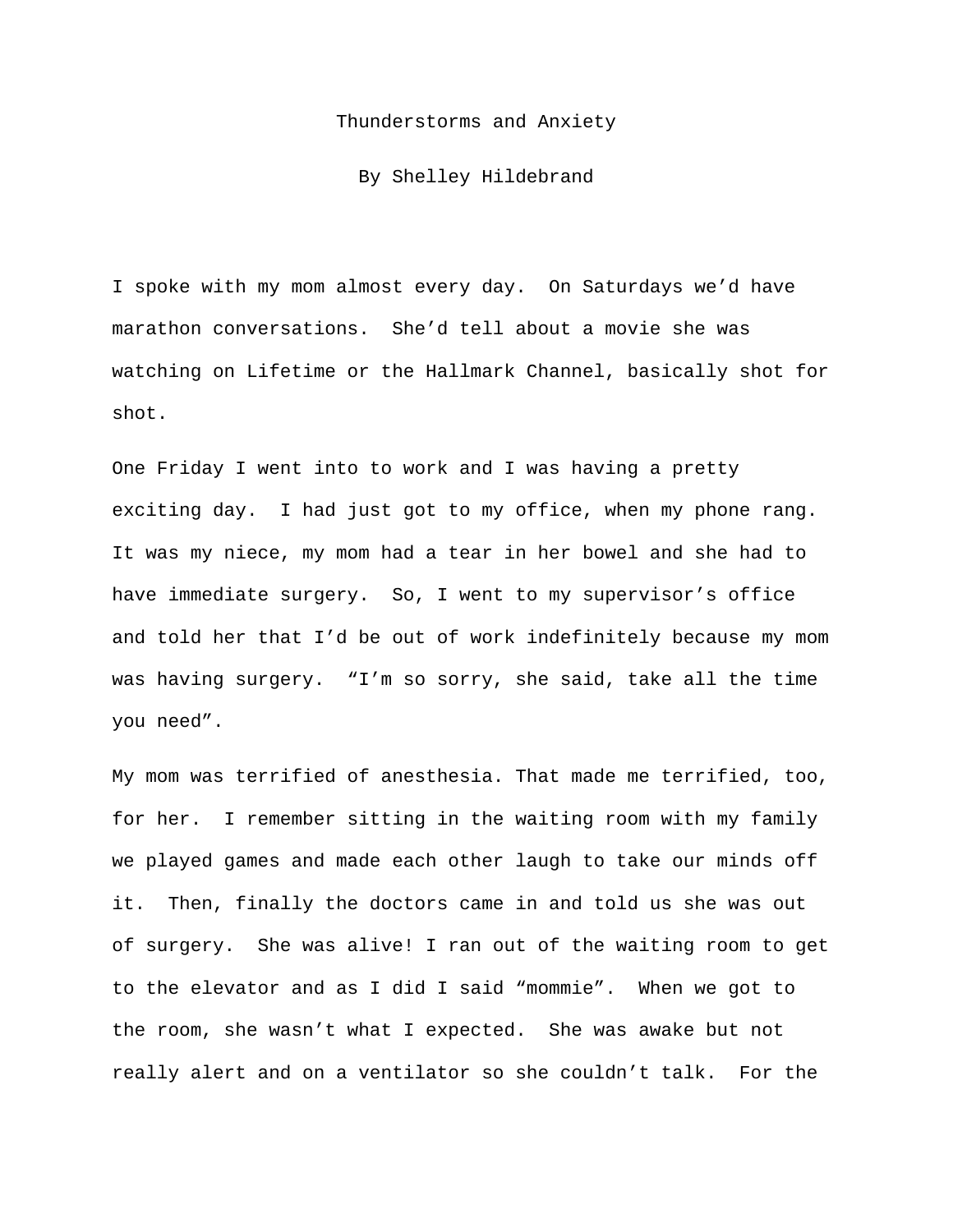next 2 weeks my sister and I would take turns sitting with her. I would stand by her side telling her how strong she was and that she would recover. She had once told me that I was her greatest cheerleader and she was mine. Over the first few days, she became more alert. After the first week, the doctors decided to remove the ventilator! We could finally talk! Sadly, that's not how it works. A throat needs time to heal. The doctors told me that she was not to talk at all. I stayed the rest of the day and then decided to return to Atlanta for a bit. I was home for one day. The next day, my sister called. They had to put my mom back on the ventilator. So I went back to Birmingham. And cheered her on again.

Every night as my sister and I would leave the hospital we would think the next day would be better. It never was. She got worse and worse. And then one day the doctors decide to talk to us about end of life decisions. We decided it was time. The day came and we all stood around her and they cut off all the machines. She passed almost immediately. We all stood around her, sobbing and comforting each other. Then we were telling stories and we started laughing and remembering all the joy she had brought into our lives. As we were leaving, I said, now that mom is in heaven with her sister, there's going to be thunderstorms tonight.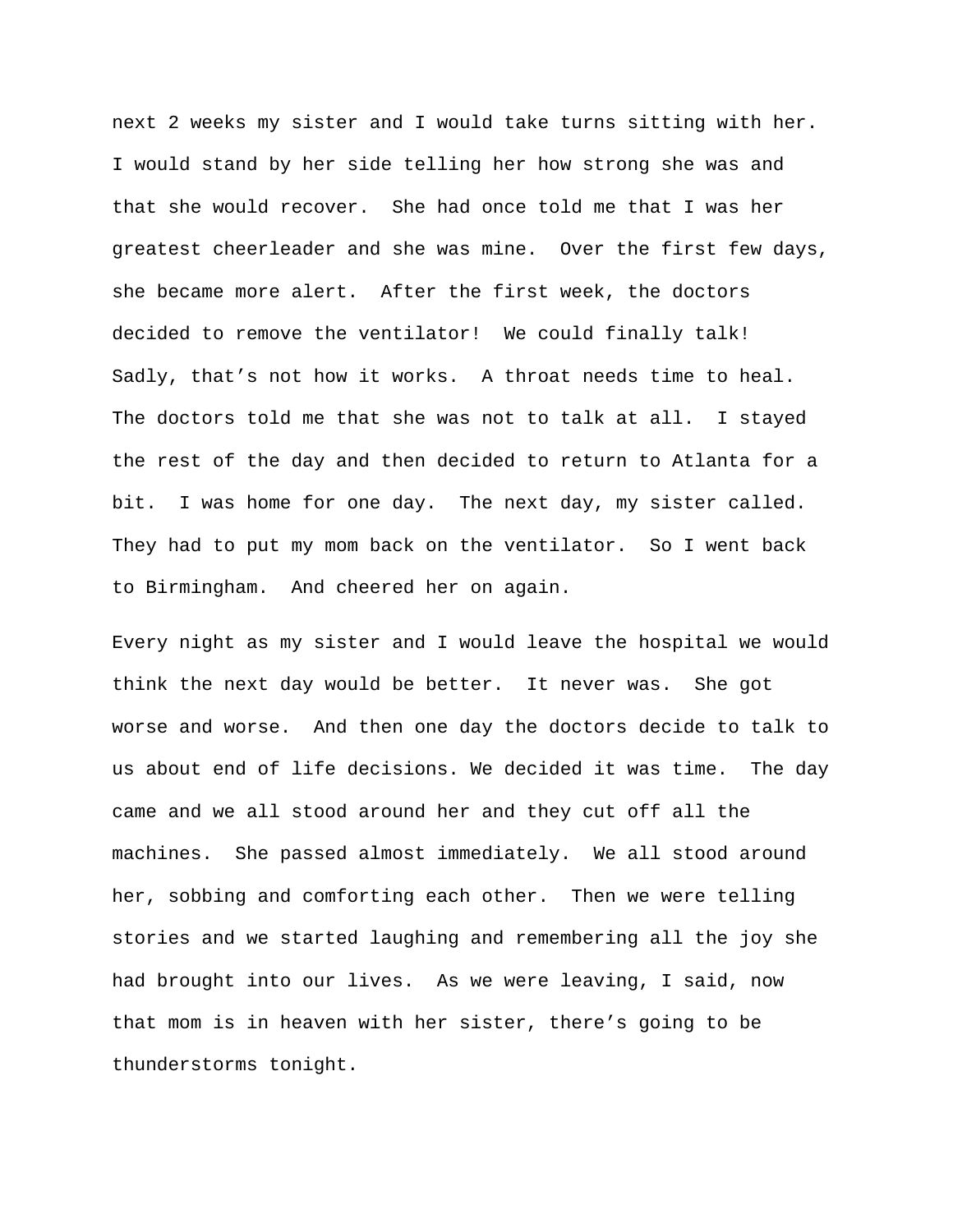Now, my mom and her sister had been separated by 3 states for 20 years and rarely got to see each other. After my mom retired, she made the decision to move to Alabama, partially to be with her sister. My Aunt died that same year. When they were together, they were troublemakers and they would make you laugh so hard that you were crying. My Aunt loved to do things to embarrass my mom and that made my mom laugh. That night there were thunderstorms and I knew the 2 of them were at it again.

I went back to work immediately after the funeral. It was just over a week when, one morning, I was in my office when I started feeling funny. My heart was racing and I couldn't calm it down. I thought I was having a heart attack. I panicked. I thought "I'm going to die in my office and they won't find me for days!" I went out to reception and told them what I was going through. One of the assistants was trying to reassure me, but then she got scared. She had her hand on the phone and was going to call 911 when a co-worker walked in. She said, "Tiffany can help you". And Tiffany did. She said "it's anxiety. Honey, you just lost your mom. You probably should've taken more time off". She sat and talked with me until I was reasonably certain I wasn't having a heart attack.

Never did I imagine that I'd have an anxiety attack at the office and a co-worker would help me through it. But she did.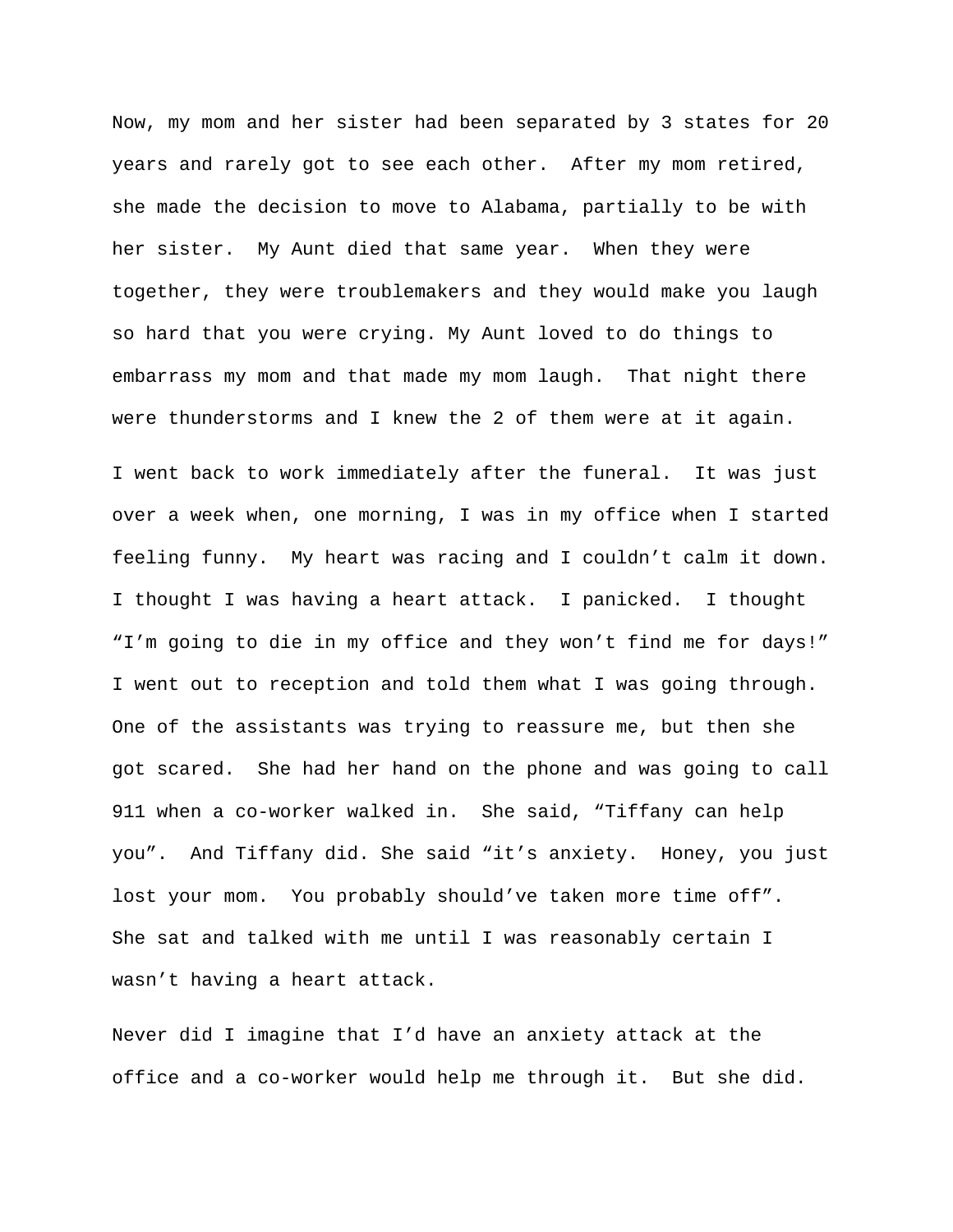Since I had caused such a ruckus, I told my supervisor about the anxiety attack. She reacted with nothing but kindness and care. All of my co-workers did. She told me that she was surprised that I came back to work so soon and that it may not have been a good idea. She was willing to take on the additional work that my absence would cause. All of my co-workers were. It was at that point that I realized, "take all the time you need" meant just that.

Over the next year, I learned how to manage my anxiety attacks and identify possible triggers, like driving. And the missing marathon conversation on Saturdays.

Then, a huge trigger was coming up. The one year anniversary of my mom's death. Now, I would rather remember someone's life rather than their death, but I realized the first anniversary might be a doozy. When the day came around, I didn't really think about it. I wasn't until that evening that I realized my sister might be upset that I didn't reach out. So I did and we had a good talk.

The next morning as I was getting ready for work, this wave of relief swept over me. I had survived a year without my mom. I started laughing and then crying and then both at the same time. The joy that came over me. Celebrate your resilience, forget the anniversary of a death. I am resilient because I made it